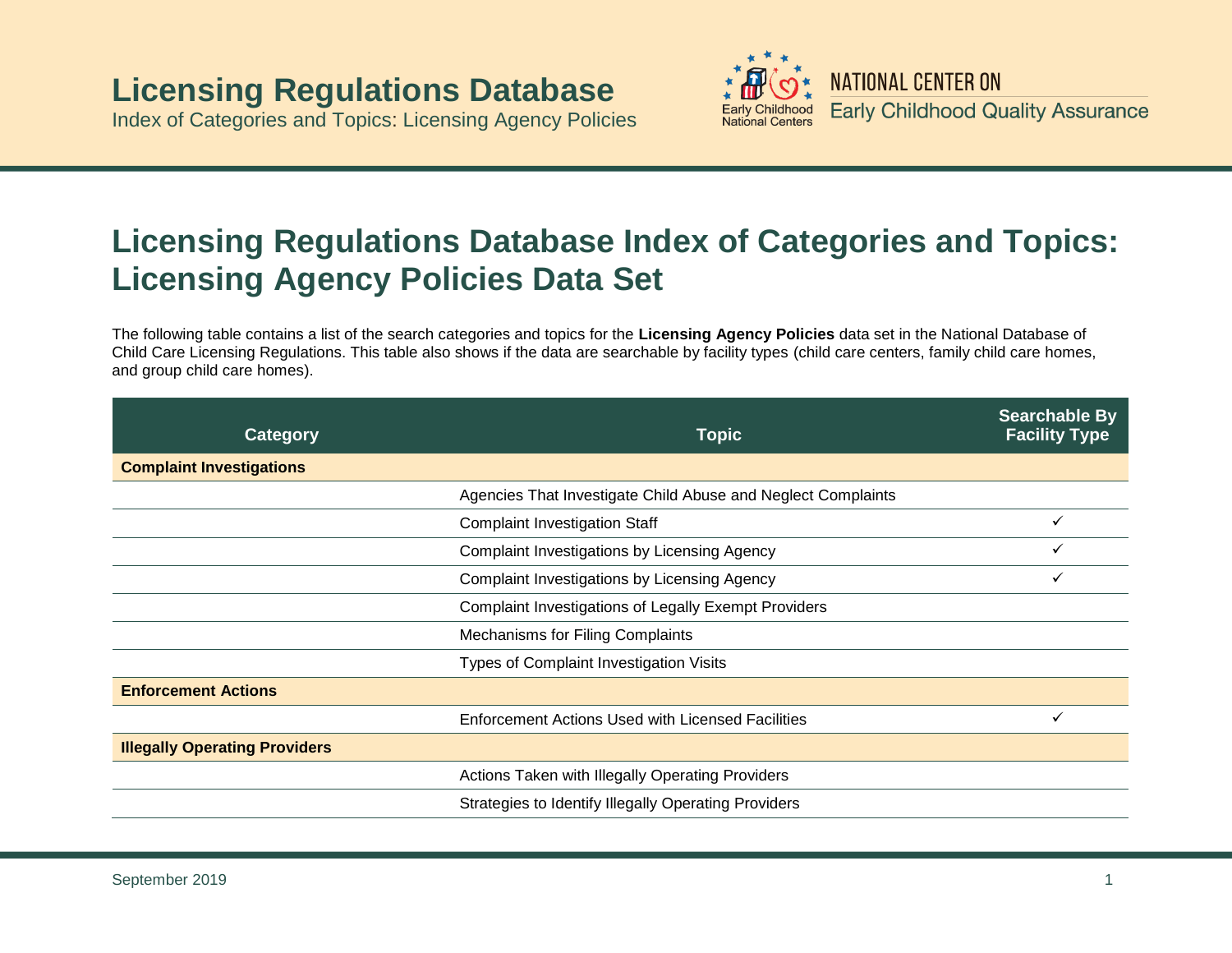

| <b>Category</b>                            | <b>Topic</b>                                                                   | <b>Searchable By</b><br><b>Facility Type</b> |
|--------------------------------------------|--------------------------------------------------------------------------------|----------------------------------------------|
| <b>License Renewal</b>                     |                                                                                |                                              |
|                                            | Frequency of License Renewal                                                   | $\checkmark$                                 |
| <b>Licensing Fees</b>                      |                                                                                |                                              |
|                                            | <b>Child Care Licensing Fees</b>                                               | ✓                                            |
| <b>Licensing Information for Consumers</b> |                                                                                |                                              |
|                                            | Licensing Information Posted on a Website                                      |                                              |
| <b>Licensing Inspection Frequency</b>      |                                                                                |                                              |
|                                            | Frequency of Routine Licensing Inspections                                     | $\checkmark$                                 |
| <b>Licensing Staff Requirements</b>        |                                                                                |                                              |
|                                            | Additional Requirements for Licensing Staff                                    |                                              |
|                                            | Early Childhood Qualifications of Licensing Staff                              |                                              |
|                                            | <b>Licensing Staff Assignments</b>                                             |                                              |
|                                            | Qualifications of Licensing Staff                                              |                                              |
|                                            | <b>Training Required for Licensing Staff</b>                                   |                                              |
| <b>Monitoring Strategies</b>               |                                                                                |                                              |
|                                            | Abbreviated Compliance Inspections                                             | $\checkmark$                                 |
|                                            | Assessment of Requirements for Risk of Harm to Children                        |                                              |
|                                            | Frequency of Full Compliance Reviews                                           |                                              |
|                                            | Strategies for Choosing Requirements for Abbreviated Compliance<br>Inspections |                                              |
|                                            | <b>Uses of Risk Assessment</b>                                                 |                                              |
| <b>Provider Support from Licensing</b>     |                                                                                |                                              |
|                                            | <b>Technical Assistance to Licensed Providers</b>                              | ✓                                            |